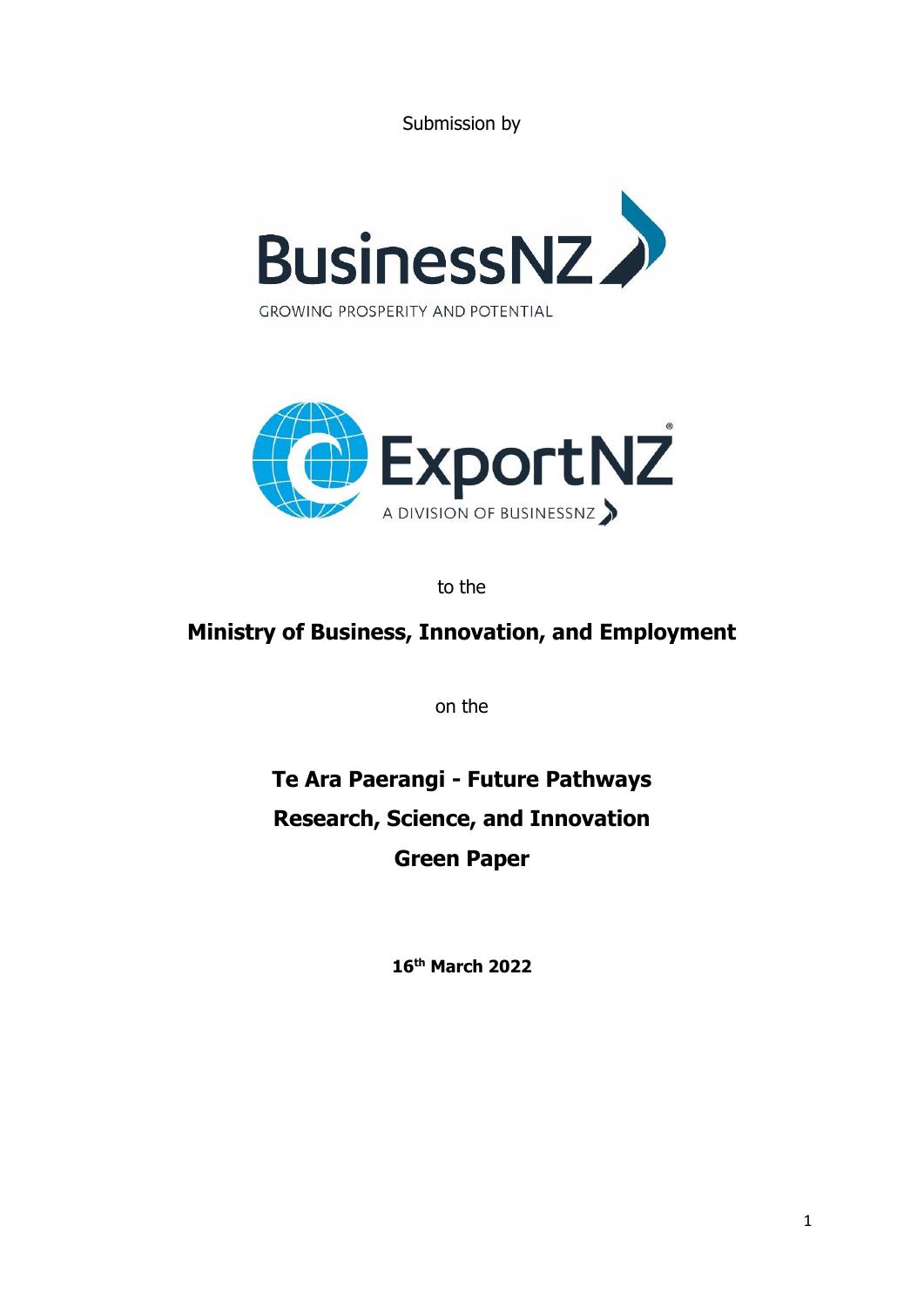# **GENERAL DISCUSSION**

- 1. In addition to the information about Export New Zealand and Business New Zealand (ExportNZ/BusinessNZ) at the end of this submission, we also have a Chief Technology Officers Group. This group consists of the CTOs of 20 of New Zealand's leading firms that invest the most in research and development in New Zealand.
- 2. ExportNZ/BusinessNZ welcomes the opportunity to contribute at this early stage on the Ministry of Business, Innovation, and Employment's (MBIE) Te Ara Paerangi – Future Pathways Green Paper for the Research, Science, and Innovation (RSI) sector.
- 3. A thriving research and innovation sector is vital to keeping New Zealand businesses and exporters competitive on the international market, improving the sustainability of our business sectors, and ensuring that our future economy is productive, resilient, diverse, and able to leverage new opportunities.
- 4. ExportNZ/BusinessNZ welcomes MBIE's review of the Research, Science, and Innovation sector. Over the years, ExportNZ/BusinessNZ has contributed to various government reviews of the sector and we are committed to playing an active role throughout this new process, including participation in the upcoming reference group. Our comments in this submission will be more general and will form the basis of our position on the sector going forward.

# **COMMENT ON THE TE ARA PAERANGI – FUTURE PATHWAYS GREEN PAPER**

#### **1. Research Priorities**

- 1.1 ExportNZ/BusinessNZ believes New Zealand's research sector needs to prioritise its focus on creating world-class research and innovations in a small number of areas where New Zealand is already seen as a leading player.
- 1.2 Any new research strategies and programmes need to be co-developed in partnership with the associated industry or sector.
- 1.3 Any new research strategies or programmes need to have clear key performance indicators (KPIs) or outcomes to achieve, and the results of the research must be adequately assessed to these KPIs.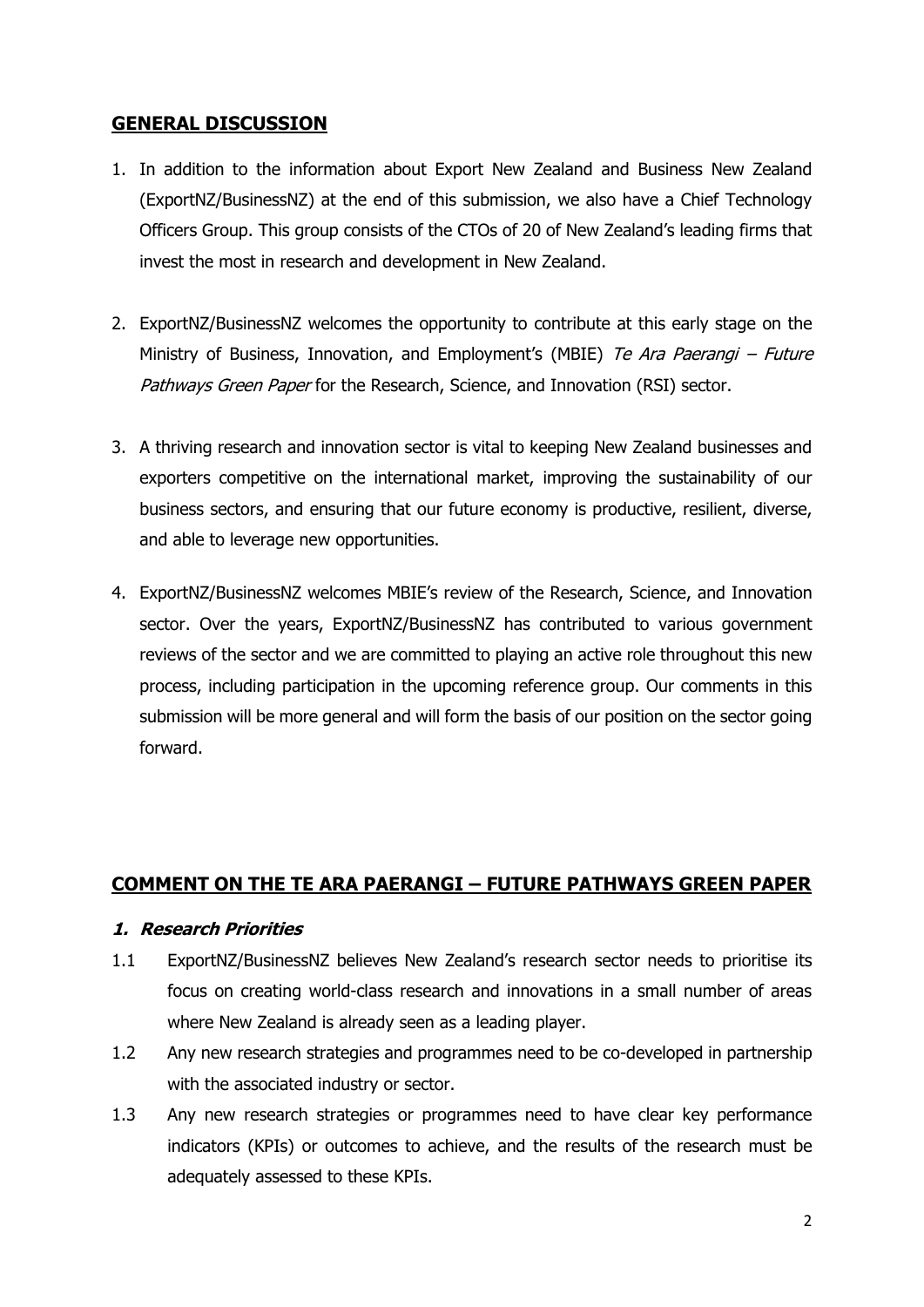- 1.4 ExportNZ/BusinessNZ does not think it is beneficial for New Zealand to focus its limited funding and capacity on research and innovations that are already being developed in other parts of the world. Nor would it be beneficial for New Zealand to begin investing in areas where the country is already lagging behind its international counterparts.
- 1.5 The reality is that New Zealand is a small player on the international playing field. While we do "punch above our weight" on the international stage, we do so with a comparatively tiny budget that needs to be allocated efficiently.
- 1.6 We must therefore ensure that we are prioritizing our research, science, and innovation (RSI) sector and our Crown Research Institutes (CRIs) focus in areas that can create better outcomes for New Zealand society and a bigger "bang for our buck" in regards to commercial opportunities.
- 1.7 New Zealand is an open economy and plays an active part in a globalized system. Our RSI sector should understand where its strengths lie and play to our country's advantages.
- 1.8 ExportNZ/BusinessNZ would welcome the RSI sector prioritizing more of their work on achieving measurable outcomes and innovation that can be commercialised.

#### **2. Te Tiriti, Mātauranga Māori, and Māori Aspriations**

- 2.1 ExportNZ/BusinessNZ welcomes the ambitions for Mātauranga Māori listed in the Green paper.
- 2.2 From our perspective, the Māori economy is a vital part of the New Zealand economy. Māori hold large shares of New Zealand's primary industries and are crucial to the New Zealand export sector.
- 2.3 There are huge opportunities to enhance the capabilities and efficiencies of our Māori business and community sectors and this should be done in partnership with Māori operators. To have Māori-led innovation and development could lead to further growth in this sector of the economy.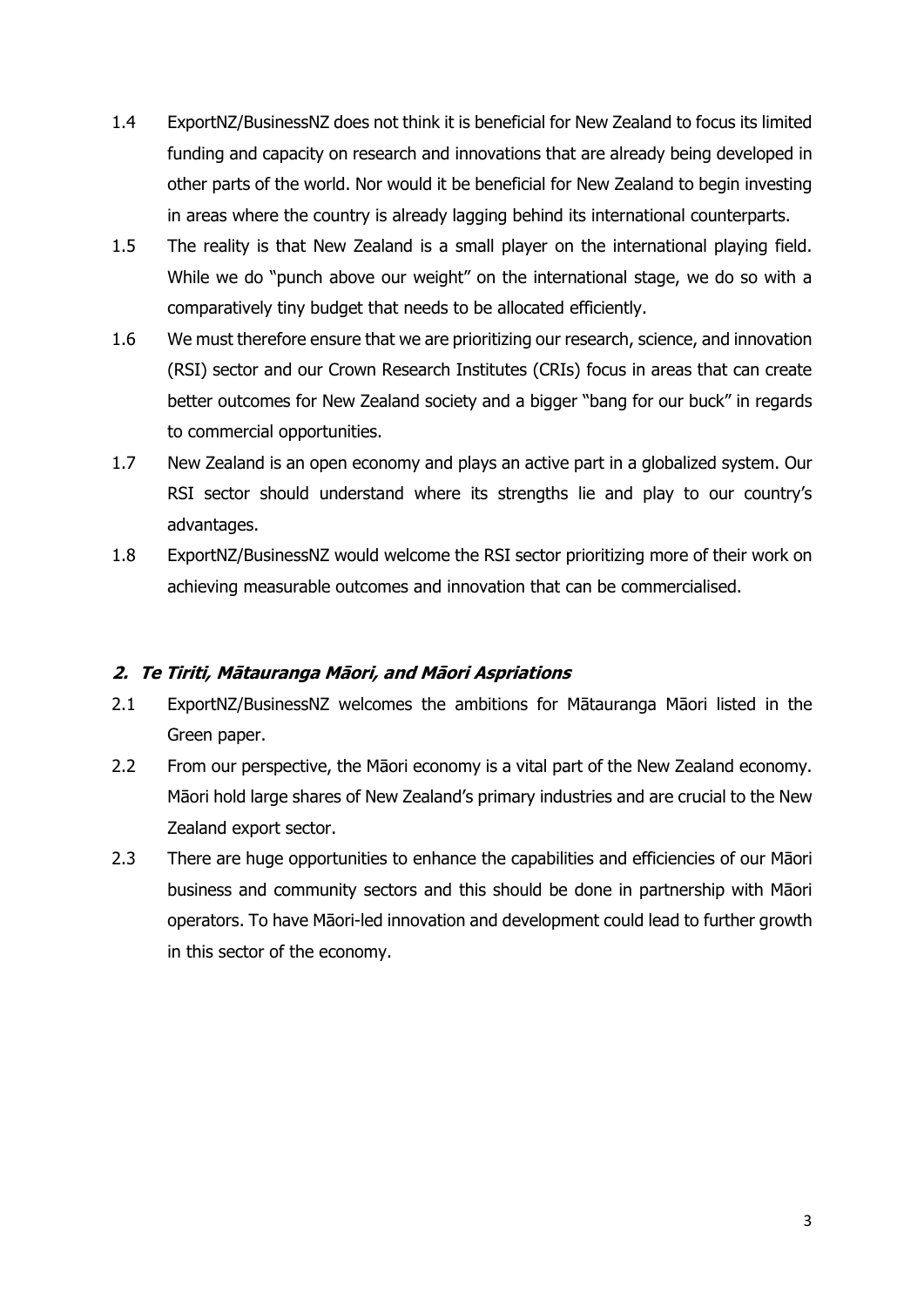# **3. Funding**

- 3.1 While ExportNZ/BusinessNZ supports a performance-based model for funding tied to clear social or commercial outcomes depending on the research, this should be done via delivering results on key performance indicators and achieving pre-determined outcomes.
- 3.2 We also agree that CRIs should have the security of stable funding with regards to overheads and salaries.
- 3.3 We also understand that the grants system can lead to institutes chasing projects to survive, regardless of if they are the most suitable organisation to carry out the research or not.
- 3.4 This can eat away at an organisation's productivity and can often be an inefficient use of time. Much like private companies bidding and putting in tenders for work, there is typically only one "winner" and can be an expensive exercise.
- 3.5 ExportNZ/BusinessNZ would also support a funding strategy where revenue from commercialized intellectual property is then invested back into the institute or programme it is delivered from. A system such as this would provide a strong incentive and would reward successful research and innovation programmes with more funding to continue their work.
- 3.6 Part of the funding decision-making process needs to evaluate what research is best conducted in New Zealand and what is being developed overseas that can be imported or purchased from overseas.
- 3.7 If a cost-benefit analysis shows that overseas research and development is more effective both in research utilization and cost, then we must ensure that this is factored into account.
- 3.8 The core functions should link back into the priorities the sector outlines for itself, equally so the core function should take into account whether or not the research can be imported at a high quality. If so, then it is not a core function.

#### **4. Innovations**

#### Callaghan Innovation

- 4.1 ExportNZ/BusinessNZ would question some of the roles listed and responsibilities included in the paper for Callaghan Innovation.
- 4.2 Namely, that it be an "*advocate for businesses within government"*.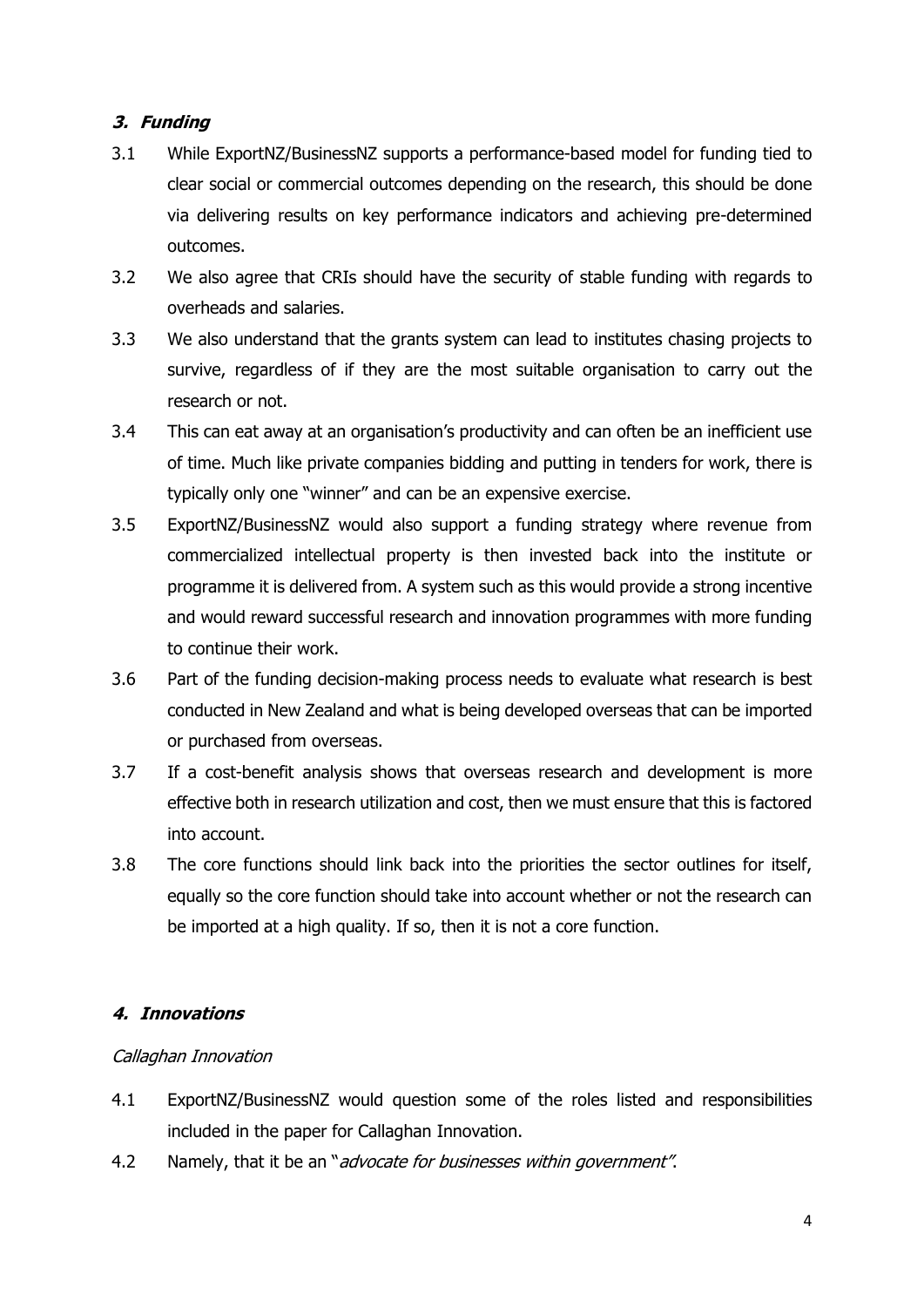- 4.3 As a government-funded organization, Callaghan Innovation should not play an active role in advocacy within the sector.
- 4.4 As an advocacy organization, ExportNZ/BusinessNZ understands the important need to separate advocacy support away from funding and financing as this can create a clear conflict of interest.
- 4.5 Government organisations also cannot be seen to "play favourites" with individual institutes and/or businesses.
- 4.6 We would suggest that the wording of this statement be carefully altered.

#### Stakeholder Relationships

- 4.7 The Green Paper acknowledges that stakeholder relationships can be constrained. This is certainly true in the feedback we receive regarding business relationships with CRIs and business participation in the public research sector.
- 4.8 Private firms can find it difficult working with public research institutes because they use different research models and have different motivations to those of research institutes.
- 4.9 Access to working with public institutes can also be difficult without a formal agreement. Many businesses find the bureaucracy required to work with the public sector overwhelming, too expensive, and too slow.
- 4.10 Private firms believe the perspective and approach from the institutes is different. For the institutes, they have a great idea that then looks for a customer. For businesses, it is the other way around – they have a customer that is looking for a solution.
- 4.11 The main issue, however, lies in the ability to commercialise the research and innovations developed by CRIs and university commercialization offices. Some of our members commented that Universities and Institutes want too much for their intellectual property (IP). If the value of the IP is \$1.00, the cost to commercialise it is \$100.00. This means that much of the research developed by the CRIs gets left on the shelf.
- 4.12 Often CRIs and universities will think that an initiative/product is closer to market than it actually is. There must be a more realistic approach to the valuation of IP coming out of our institutions and the time it takes to get to market.
- 4.13 If the institutes are going to develop better commercialisation pathways, they need to be consumer and business-led, not be institute-led. This will lead to more effective commercial outcomes that have a market readily available.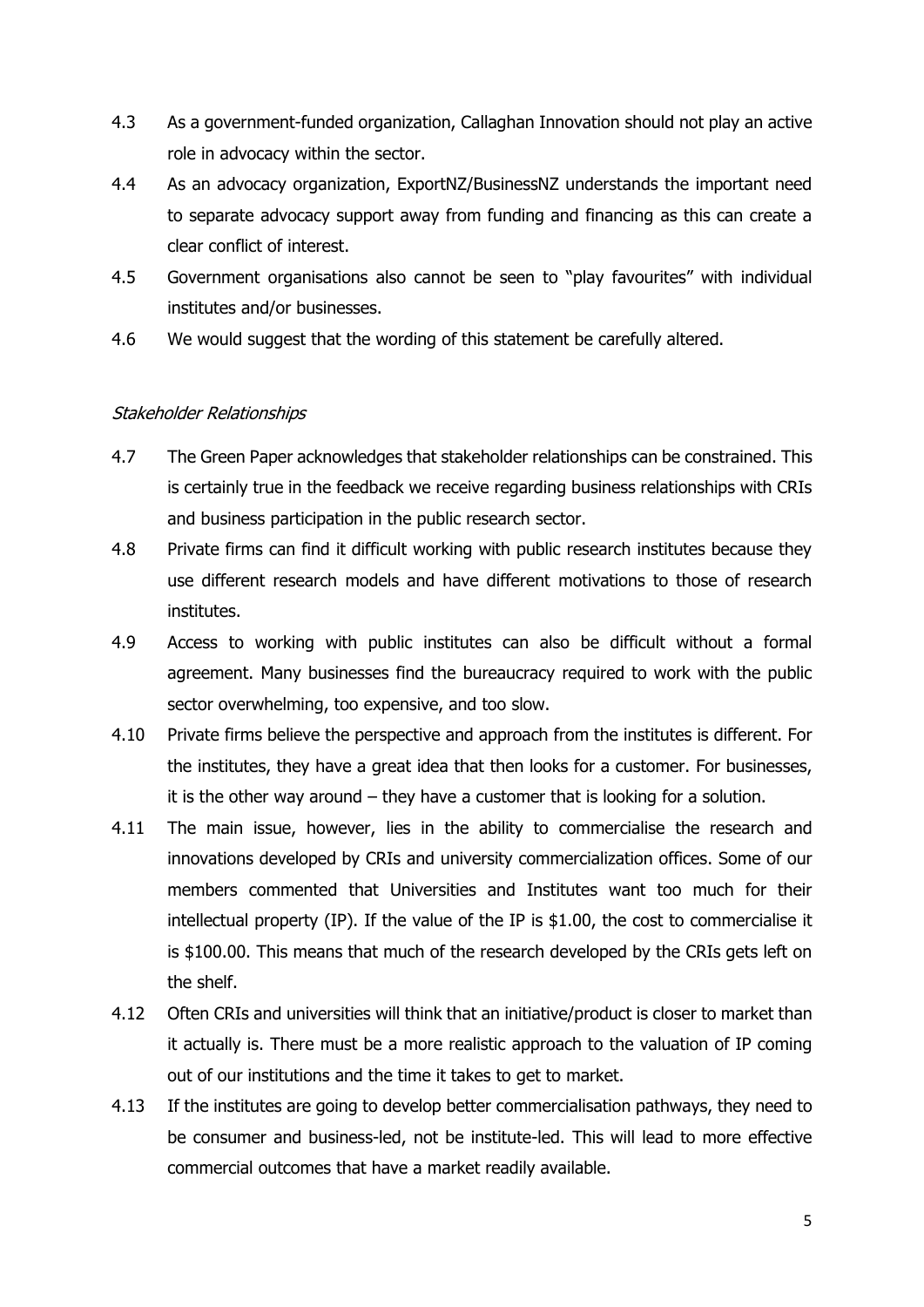4.14 The Review could also look at the contributions of independent research associations within the RSI sector, particularly as they generally have a close working relationship to the indiustries their research relates to.

# **5. Research Workforce**

- 5.1 One suggestion to enable better relationships between the public research institutes and private businesses is to encourage flows of talent and expertise between the public and private sectors. But we acknowledge that both sides need to get the incentives right to encourage talent flows.
- 5.2 It is unfortunate the Performance-Based Research Fund is not within the scope of this review, as it incentivises researchers to publish to progress their academic careers. Whereas publishing is the opposite of what is required to protect a business' IP in the private sector.
- 5.3 Researchers are also rewarded (career-wise) for staying within the University system and get no credit for private sector experience. This is not the case in Europe and as a result, we see much better interaction between industry and research organisations in countries like Germany, Denmark and the Netherlands.
- 5.4 Larger businesses prefer to develop their R&D talent in-house, so what they want from the university sector is a good supply of well-educated talent, in the right areas.
- 5.5 A submission made by the Royal Society Te Apārangi in 2019 on a similar review into the RSI Strategy<sup>1</sup> stated that the New Zealand university system was producing too many science graduates for available jobs in NZ. This led to these science graduates taking lab technician roles in the private sector. This meant overqualified staff for the role required and as a consequence led to the sector failing to retain staff at both the graduate and lab technician levels.
- 5.6 Businesses find that staff in the public research sector are not commercially minded or have no work experience outside public institutes, therefore struggle to see research and innovation from a commercial point of view.
- 5.7 A secondment programme could be of real benefit to both institutions and businesses. This kind of programme could help CRI researchers and staff gain effective business experience in a short amount of time, help them understand a business mindset, and help the sector work more efficiently with businesses.

<sup>1</sup> https://www.royalsociety.org.nz/assets/documents/Response-to-MBIE-Strategy-2019.pdf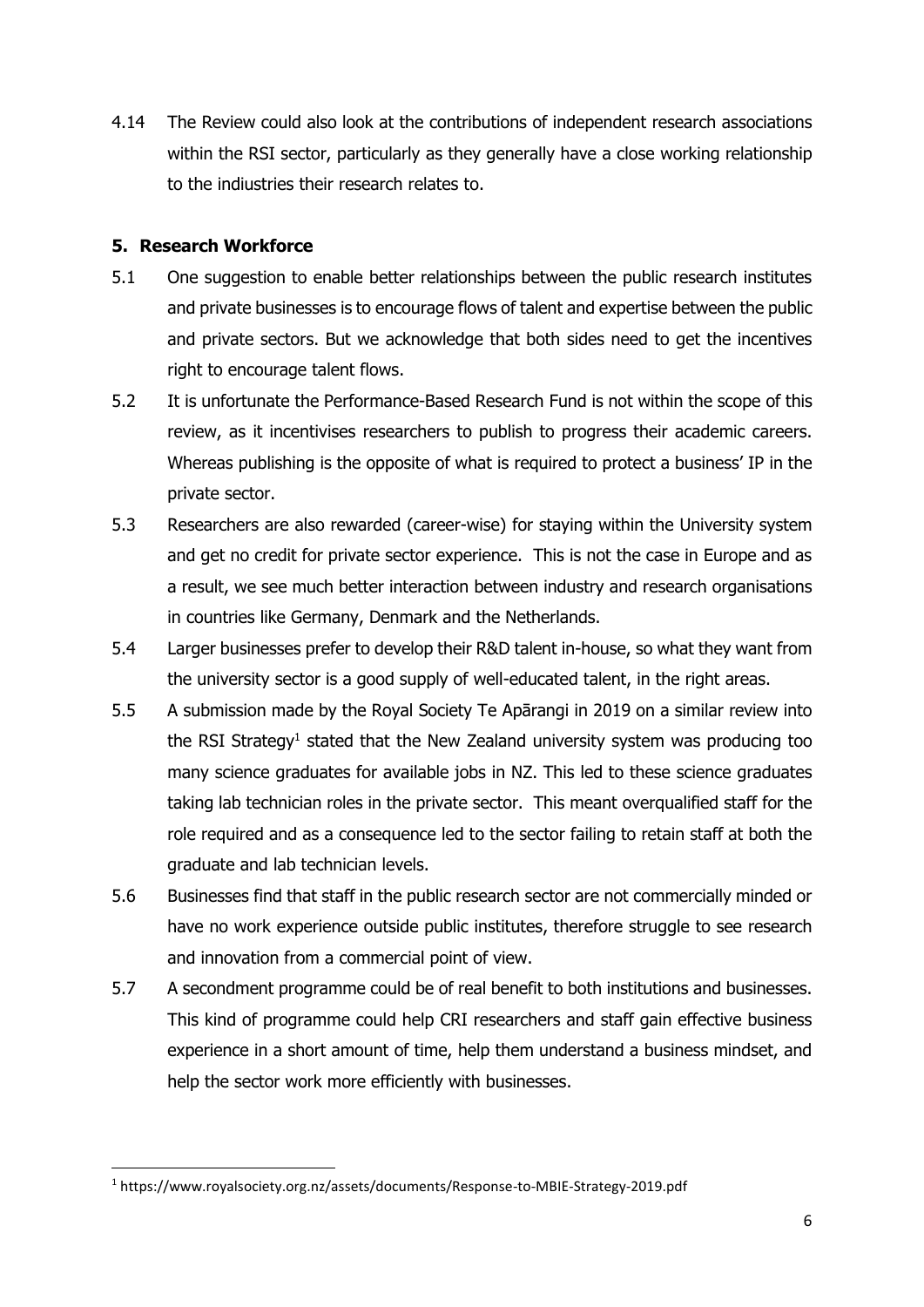5.8 Businesses will only utilize high-quality research and innovation and need the best expertise to work on projects to ensure they are globally competitive. Businesses see this as an issue as in their experience they are working with PhD students, who are essentially apprentices. While businesses are committed to developing new talent, they also need to engage with experienced research staff to ensure the quality of the research.

Yours sincerely,

Joshua Tan Senior Policy Advisor Export New Zealand & Business New Zealand